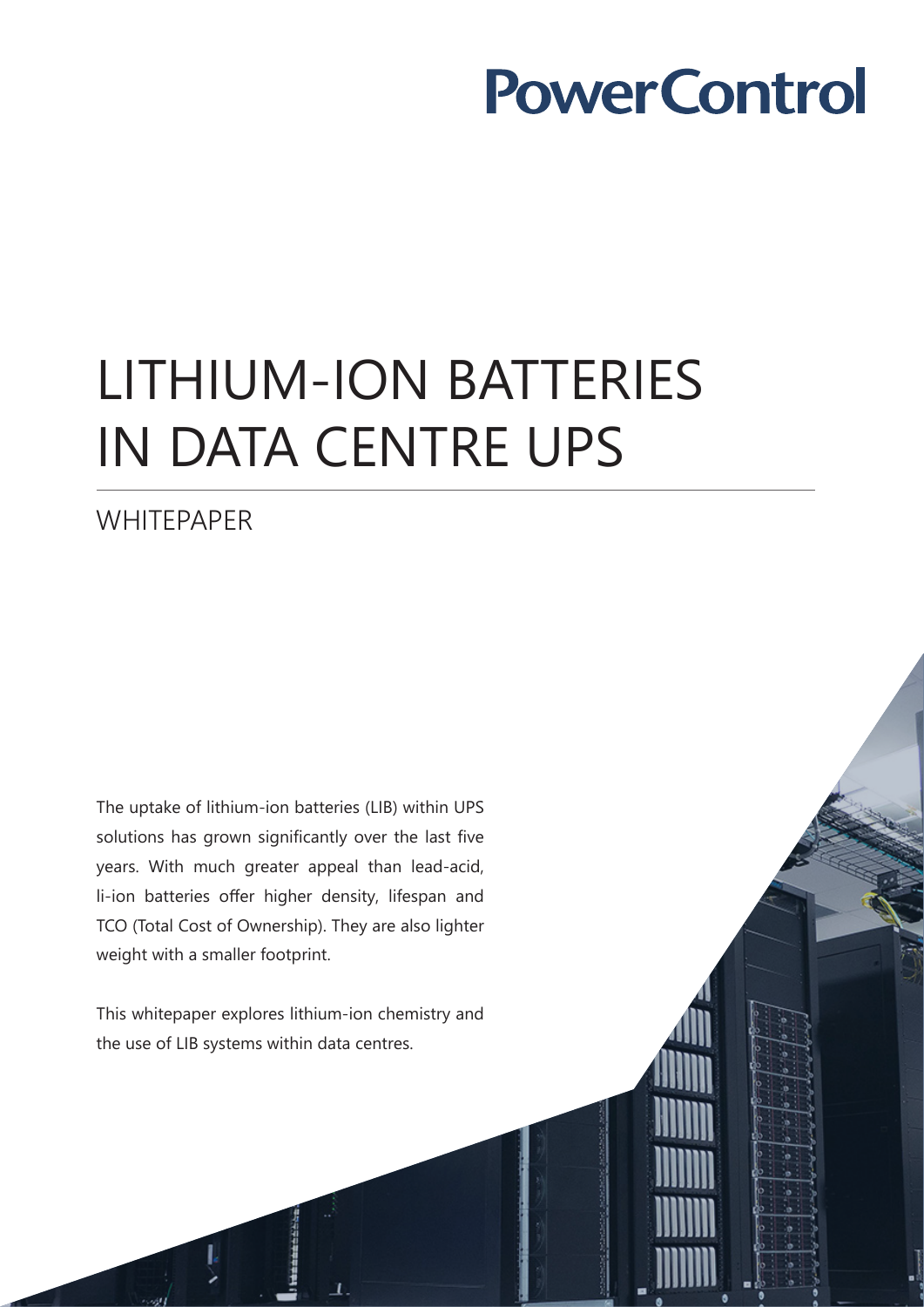### INTRODUCTION

Lithium-ion cell prices are being driven down by greater demand and increased manufacturing. With a predicted decrease in price of up to 50% in the next 10 years, the use of li-on batteries is already becoming much more commonplace.

Commercial development of lithium-ion battery solutions only came into the public domain 30 years ago. They were first introduced by Sony and Asahi Kasei in 1991 and have since allowed our modern electronics to be more compact and powerful. It is important to note that this li-on battery structure differs considerably from that used within UPS systems.

#### HOW LITHIUM-ION BATTERIES DIFFER FROM TRADITIONAL LEAD ACID BATTERIES

The fundamental difference between lithium-ion and lead acid batteries is their chemical make-up, which determines the batteries capabilities. This is also true for the various li-ion structures that are available. Whilst lithium-ion is the general term used, within data centres it is most likely that this is referring to lithium-iron phosphate (LiFePO4/LFP).

Sealed lead acid batteries (SLA), also referred to as valve regulated lead acid batteries (VRLA) have been used extensively within UPS systems for decades. Whilst they have helped facilities achieve greater runtime, they do require significant space and maintenance. With numerous battery racks and countless strings of batteries, possible points of failure are more prevalent.

As the name suggests, VRLA batteries are sealed and regulate gas release dependant on pressure levels. This is made possible through the recombination of oxygen, which is generated at discharge, and hydrogen produced from the negative plates. This process is critical for battery life and can be altered if there is a change in temperature and humidity levels.

Separate battery rooms are less conventional nowadays as sealed VRLA batteries can be safely housed alongside UPS units. Whilst this helps to simplify positioning, it is important to keep battery strings free from enclosed containers. Ensuring an ambient environment is critical to battery performance and longevity.

Lead acid battery technology offers a reliable and familiar solution but developments of lithium-ion technology mean that LIB solutions are superseding VRLA at a fast rate.

The biggest advantage of li-on technology over lead-acid is their longer life. VRLA batteries typically need replacing every four to five years. If a large number of batteries is situated on a single site it is likely the

|                       | LI-ION BATTERIES | LEAD ACID BATTERIES |  |
|-----------------------|------------------|---------------------|--|
| Life span             | $10 - 15$ years  | $3 - 6$ years       |  |
| Cycle life*           | $1000 + cycles$  | 200 - 400 cycles    |  |
| Temperature tolerance | 40°C/104°F       | 20-25°C/68-77°F     |  |
| Recharge to 80%       | Up to 24hours    | Up to 40mins        |  |
| Shelf life            | 18 months        | 6 months            |  |

*Figures based on standard LIB and VRLA batteries \*Cycle = Full discharge to recharge*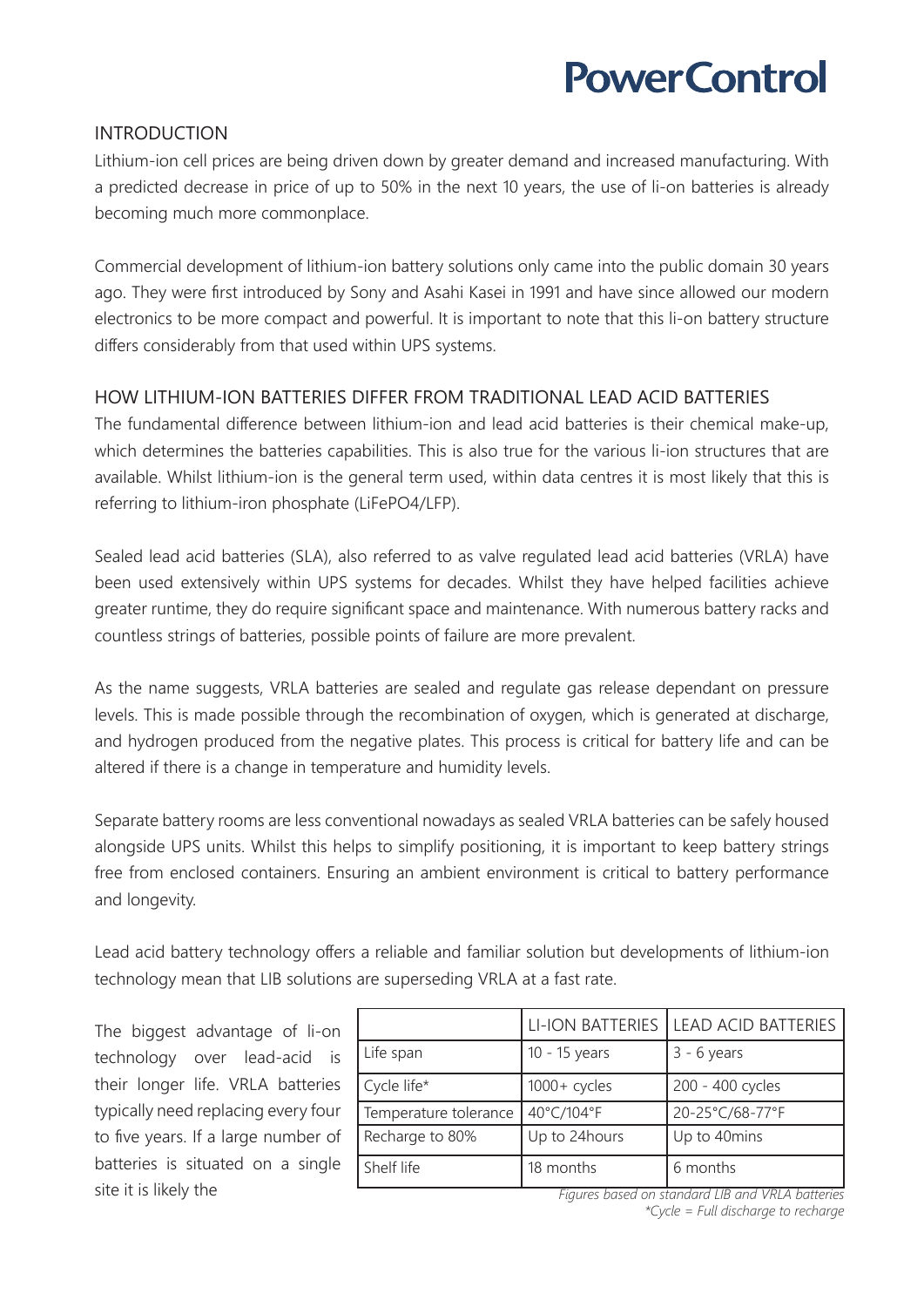### LITHIUM CHEMISTRY FORMS

There are several types of lithium-ion chemistries which deliver different characteristics. The most common are lithium-ion, which is used widely across commercial electronics, nickel manganese cobalt (NMC) and lithium-iron phosphate (LiFePO4/LFP), lesser known chemistry forms but which are more suited to UPS in data centres and industry applications as they more stable at higher temperatures.



Similarly to lead acid batteries, li-ion uses a positive cathode, a negative anode and an electrolyte as a conductor. The key difference being the chemical characteristics found within them. Lithiumion cathodes are metal oxide based and the anodes carbon based. VRLA batteries use lead dioxide cathodes and lead anodes. It is these differing chemical compositions of the anode and cathode materials that determine the overall performance of the battery.

| <b>SPECIFICATIONS</b>       | LI-COBOLT                                                                                                                                              | LI-MANGANESE                                                                      | LI-PHOSPHATE                                                                                 | NMC <sup>1</sup>                                                 |
|-----------------------------|--------------------------------------------------------------------------------------------------------------------------------------------------------|-----------------------------------------------------------------------------------|----------------------------------------------------------------------------------------------|------------------------------------------------------------------|
| Voltage                     | 3.60V                                                                                                                                                  | 3.70V                                                                             | 3.30V                                                                                        | 3.60/3.70V                                                       |
| Charge limits               | 4.20V                                                                                                                                                  | 4.20V                                                                             | 3.60V                                                                                        | 4.20V                                                            |
| Cycle life <sup>2</sup>     | 500                                                                                                                                                    | $500 - 1000$                                                                      | $1000 - 2000$                                                                                | $1000 - 2000$                                                    |
| Operating<br>temperature    | Average                                                                                                                                                | Average                                                                           | Good                                                                                         | Good                                                             |
| Specific energy             | 150-190Wh/kg                                                                                                                                           | 100-135Wh/kg                                                                      | 90-120Wh/kg                                                                                  | 140Wh/kg                                                         |
| Specific power              | 1C                                                                                                                                                     | 10C, 40C pulse                                                                    | 35C continuous                                                                               | 10C                                                              |
| Safety                      | Average. Requires protection circuit and<br>cell balancing of multi cell pack. Require-<br>ments for small formats with 1 or 2 cells<br>can be relaxed |                                                                                   | Very good, needs<br>cell balancing and V<br>protection                                       | Good, needs cell<br>balancing<br>and voltage protec-<br>tion     |
| Thermal runway <sup>3</sup> | 150 °C (302°F)                                                                                                                                         | 250°C (482°F)                                                                     | 270°C (518°F)                                                                                | 210°C (410°F)                                                    |
| Cost                        | Raw material high                                                                                                                                      | Material 30% less<br>than cobalt                                                  | High                                                                                         | High                                                             |
| In use since                | 1994                                                                                                                                                   | 2002                                                                              | 1999                                                                                         | 2003                                                             |
| Research manufac-<br>turers | Sony, Sanyo, FDK,<br>Saft                                                                                                                              | NEC, Samsung,<br>Hitachi                                                          | UT, QH, MIT A123,<br>Valence                                                                 | Sony, Sanyo, Nissan<br>Motor                                     |
| <b>Notes</b>                | Very high specific<br>energy, limited<br>power; for cell<br>phones, laptops                                                                            | High power, aver-<br>age to high specific<br>energy, power tools,<br>medical, EVs | High power, aver-<br>age specific energy,<br>higher self-dis-<br>charge than other<br>Li-ion | Very high specific<br>energy, high power;<br>tools, medical, EVs |

*Source: www.batteryuniversity.com*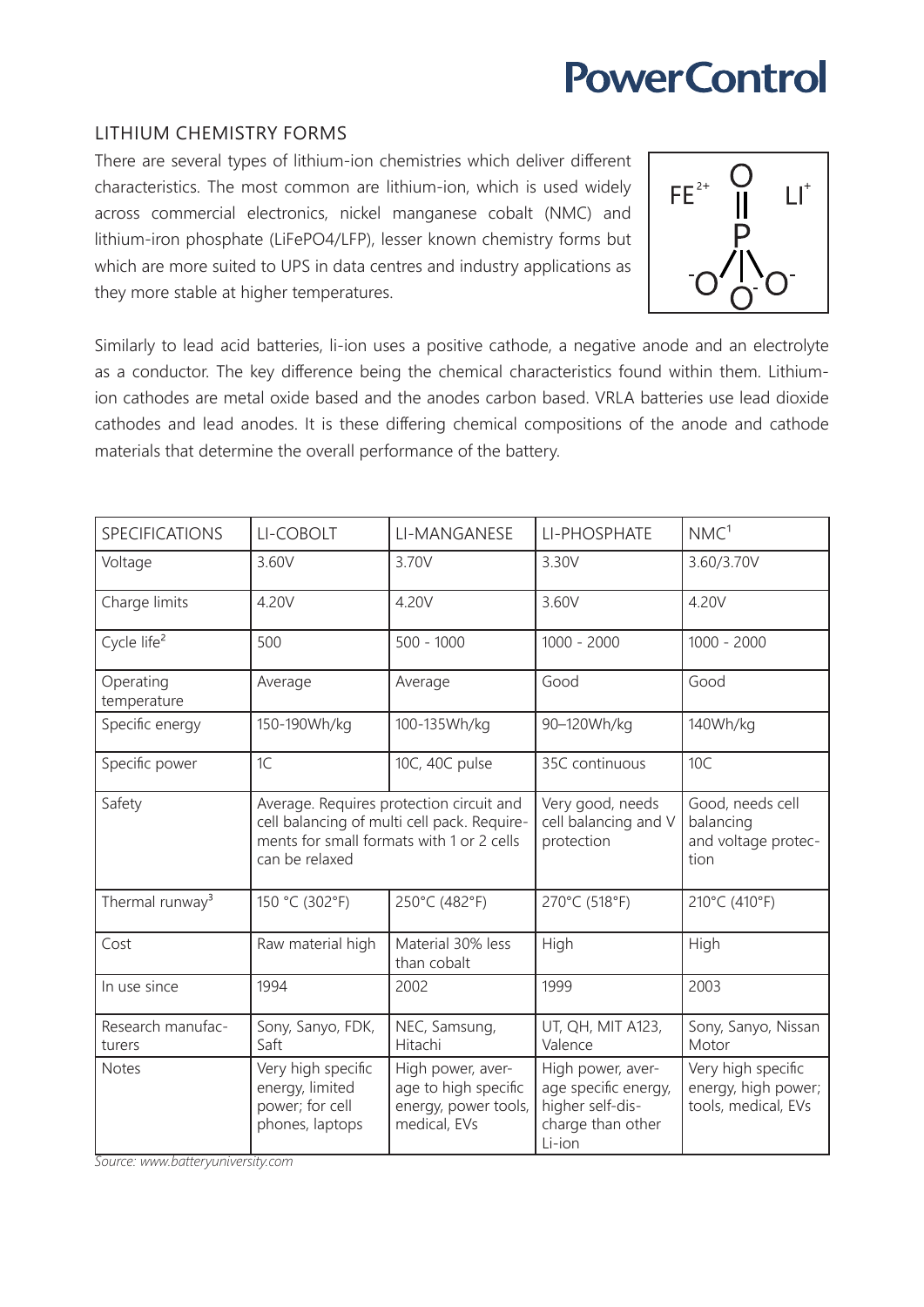

### SAFETY CONSIDERATION FOR LI-ION BATTERIES

All batteries whether lithium or lead acid based contain chemical energy and have the potential to be hazardous. When li-ion solutions first entered the commercial market there were negative reports around their safety. The volatility of li-ion performance was brought into question, with the increased density making LIBs more susceptible to being over charged.

Advancements in molecular structure and cell packaging have made li-ion batteries considerably safer over the years. Manufacturers continue to work on lithium technology and for added security have adopted stringent regulatory checks such as imaging and overcharge protection to reduce thermal runway. This has already been achieved with lithium iron phosphate, where both chemical and thermal stability is vastly improved over both lithium-ion and VRLA solutions, making these idea for the data centre market.

Transportation and disposal challenges are also minimised with LFP systems. Where standard lithiumcobalt batteries are regarded as hazardous, lithium iron phosphate is non toxic so can be easily transported, disposed of and recycled.

With regards to lithium-ion battery use within UPS systems, all reputable suppliers include a battery management system (BMS). This typically displays accurate battery status information such as available runtime, temperature and charging rate.

#### PLACEMENT WITHIN THE DATA CENTRE

The greatest uptake of li-ion battery systems in industry has been in data centres. It is a known fact that VRLA battery failure accounts for over 50% of data centre downtime so an alternative more reliable, extended lifespan solution is a long awaited addition for the sector.

In an industry where lead acid batteries have had years of dominance, DC operators have been sceptical over the introduction of a substitute. However, LFP batteries are rapidly being adopted for use within UPS systems in datacentres. The integrated BMS that comes with LIB solutions can control charging cycles, which not only offers greater preventative maintenance but also offers energy storage and helps to minimise energy consumption costs.

Like many industries, there are mounting pressures to reduce OPEX within data centres, which makes the longer life, compact lithium-ion battery solutions very appealing. The size and weight of LIBs alone delivers huge financial gains through more flexible positioning and freeing up valuable floorspace. Further OPEX savings can be recognised with peak load shaving and reduced cooling as li-ion has a higher ambient temperature tolerance.

Advances in technology, improved manufacturing efficiency and increased demand are all contributing to further cost reductions which are making LIBs more viable as an everyday choice. LIBs also help address environmental goals as their recyclability naturally makes them more environmentally friendly than lead acid batteries.